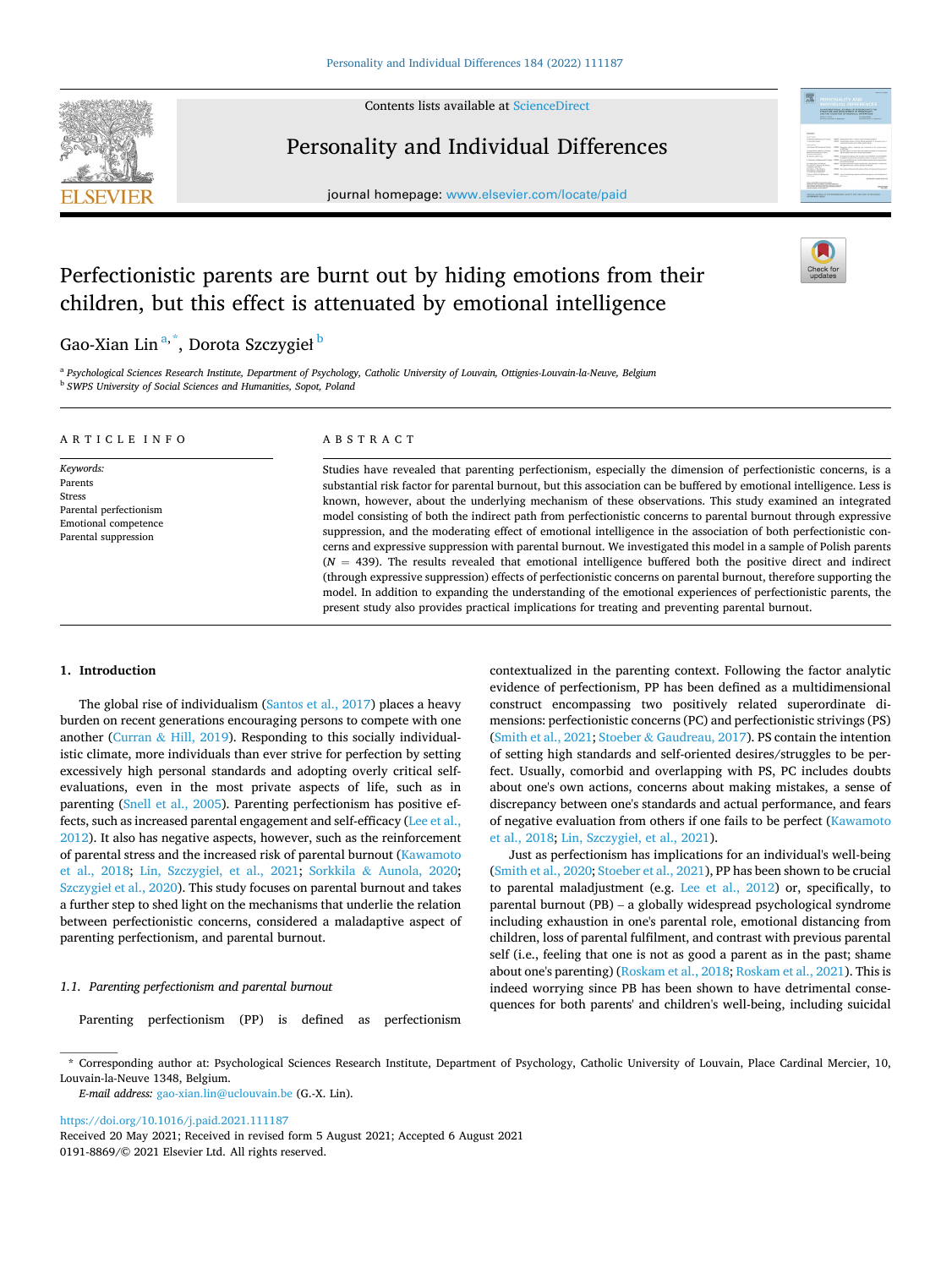and escape ideations and neglectful and violent behaviour towards one's child(ren) [\(Mikolajczak et al., 2019](#page-5-0)).

Previous studies conducted in both Western [\(Lin, Szczygie](#page-5-0)ł, et al., [2021;](#page-5-0) Sorkkila & [Aunola, 2020](#page-5-0)) and Eastern cultures [\(Kawamoto et al.,](#page-5-0)  [2018\)](#page-5-0) have revealed a potent predictive effect of PP on PB. The two PP dimensions, however, have differential effects. While PC was robustly associated with a greater extent of PB, the association of PS with PB was found to be not only weaker but even insignificant when controlling for PC ([Kawamoto et al., 2018](#page-5-0); [Lin, Szczygie](#page-5-0)ł, et al., 2021). This suggests that PC is the dimension of PP that puts parents at risk of PB. Although much attention has been drawn to the positive association between PC and PB, the underlying mechanism remains unclear. In this study, we aim to address this line of inquiry. As described in the following sections, we focus on the role of emotion regulation parents employ during their interactions with the child(ren), and specifically expressive suppression, as a potential explanatory mechanism for the PC–PB link.

## *1.2. The effect of perfectionistic concerns on parental burnout through expressive suppression*

According to Gross's process model of emotion regulation, expressive suppression (hereafter suppression) refers to response-focused emotion regulation and encompasses the conscious and effortful inhibition of overt emotional expression when one is emotionally aroused [\(Gross,](#page-5-0)  [2014\)](#page-5-0). Research shows that suppression is one of the most commonly used emotion regulation mechanisms during emotion-abundant/ emotion-dynamic parent-child interactions ([Karnilowicz et al., 2019](#page-5-0); Le & [Impett, 2016](#page-5-0); [Waters et al., 2020\)](#page-5-0). For this reason, and because suppression appears particularly relevant to the PC-PB relationship, this study focuses on this emotion regulation strategy. First, numerous studies demonstrate that the tendency to use suppression is common among perfectionists, particularly maladaptive perfectionists (i.e., overly concerned about mistakes; [Bergman et al., 2007](#page-5-0); [Newman et al.,](#page-5-0)  [2019;](#page-5-0) [Richardson et al., 2014](#page-5-0)). It is not surprising, as it has been reported that maladaptive perfectionists focus primarily on performance (e.g., showing correct emotions) and do not tolerate uncertainty (Kawamoto & [Furutani, 2018\)](#page-5-0). Second, research shows that concealing feelings contributes to chronic stress [\(Moore et al., 2008\)](#page-5-0) and leads to burnout [\(Lin, Hansotte, et al., 2021](#page-5-0)). Thus, it can be predicted that excessive use of suppression is also associated with burnout in parenting.

Building on the above-mentioned findings, we propose that PC contribute to greater use of suppression during parent-child interactions, which in turn leads to higher PB.

## *1.3. The buffering effect of emotional intelligence*

PB is not a product of a single "maladaptive" emotion regulation strategy or personality trait. According to the Balance between Risks and Resources theory of PB, this syndrome results from a chronic imbalance between risk and protective factors in the parenting domain [\(Miko](#page-5-0)lajczak & [Roskam, 2018](#page-5-0)). Therefore, protective factors could theoretically compensate for the damage done by risk factors. Emotional intelligence (EI), the individual differences in the way people functionally identify, express, understand, regulate and use their emotions and the emotions of others (Mayer & [Salovey, 1997;](#page-5-0) [Petrides et al.,](#page-5-0)  [2016\)](#page-5-0), is considered as one of the strongest protective factors against PB ([Mikolajczak et al., 2018\)](#page-5-0). Its protective effects hold true over and above socio-demographic factors ([Bayot et al., 2020\)](#page-5-0) and parents' personality traits (Szczygieł [et al., 2020](#page-5-0)). More relevant to our study, [Lin, Szczygie](#page-5-0)ł, [et al. \(2021\)](#page-5-0) demonstrated that EI not only predicts less PB over and above PC but also buffers PC's harmful effects on PB.

There is also evidence of a protective effect of EI on the suppression-PB relationship. Research indicates that suppression leads to an increase in negative emotions and physiological and psychological arousal ([Gross, 2014](#page-5-0)), which, if prolonged, intensifies fatigue and leads to chronic stress [\(Lin, Hansotte, et al., 2021](#page-5-0)). Referring to the EI concept,

one can assume that parents high in EI have sufficient resources at their disposal to counter the consequences of suppression effectively (Peña-[Sarrionandia et al., 2015](#page-5-0)). This line of reasoning is supported by findings demonstrating that EI enables individuals to identify emotionally laden stimuli, recognize their emotional states, understand their causes and consequences, and change them when they deem them detrimental to their well-being and goals [\(Petrides et al., 2016](#page-5-0)). This beneficial effect of EI has already been observed in organizational psychology research showing that EI buffers the harmful effects of suppression ([Bechtoldt](#page-5-0)  [et al., 2011; Szczygie](#page-5-0)ł, 2018).

#### *1.4. The present study*

The present study pursues two aims. The first is to examine whether the previously demonstrated link between PC and PB can be explained by an indirect path through suppression (see the model in [Fig. 1](#page-2-0)). We propose that PC positively predicts PB through suppression (Hypothesis 1; *H1*). The second aim is to investigate whether EI acts as a resource to protect parents from the harmful effects of PC and suppression (see the model in [Fig. 2\)](#page-2-0). We hypothesise that EI buffers both the relation between PC and PB (Hypothesis 2; *H2*) and suppression and PB (Hypothesis 3; *H3*). Together, we predict that PC's indirect effect (through suppression) on PB will be contingent on parents' EI (Hypothesis 4; *H4*). Specifically, PC's indirect effect on PB depends on parents' EI in such a way that the relationships are stronger for parents low in EI and weaker for parents high in EI.

#### **2. Method**

#### *2.1. Participants and procedure*

A sample of 439 Polish parents ( $M_{\text{age}} = 38.09$  years,  $SD_{\text{age}} = 7.43$ years; 65.1% mothers) participated in this study. 79.3% of families were two-parent, 7.3% were single-parent, and the remaining 13.4% included step-families and multigenerational families. Among the participants, 16.4% had achieved a graduate degree, 56.9% had an undergraduate degree, 23.5% had achieved secondary school, and 3.2% had primary/ basic vocational level for their highest educational level. Overall, the participants had from 1 to 4 children living with them. The sample's socio-demographic characteristics and the study procedure details are presented in the Online Supplementary Material (OSM).

#### *2.2. Measures*

Below we have provided basic information about the measures used in the study. A comprehensive description of the instruments can be found in the OSM.

## *2.2.1. Parental burnout*

PB was assessed with the Parental Burnout Assessment (PBA, Roskam [et al., 2018](#page-5-0); Polish version by Szczygieł [et al., 2020\)](#page-5-0). The PBA is a 23 item questionnaire (e.g. 'I feel completely run down by my role as a parent'). Items are rated on a 7-point Likert scale: from 0 (*never*) to 6 (*every day*). Scores were calculated by summing up the items.

#### *2.2.2. Emotional intelligence*

EI was measured with the Trait Emotional Intelligence Questionnaire-Short Form (TEIQue-SF, [Petrides, 2009](#page-5-0); Polish version by Szczygieł [et al., 2015](#page-5-0)). This is a 30-item questionnaire (e.g. 'Expressing my emotions with words is not a problem for me'). Items are rated on a 7-point Likert scale: from 1 (*completely disagree*) to 7 (*completely agree*). Scale scores were calculated by averaging all the items, after appropriate items were reversed.

#### *2.2.3. Parenting perfectionism*

PP was measured with a brief 6-item questionnaire developed by [Lin,](#page-5-0)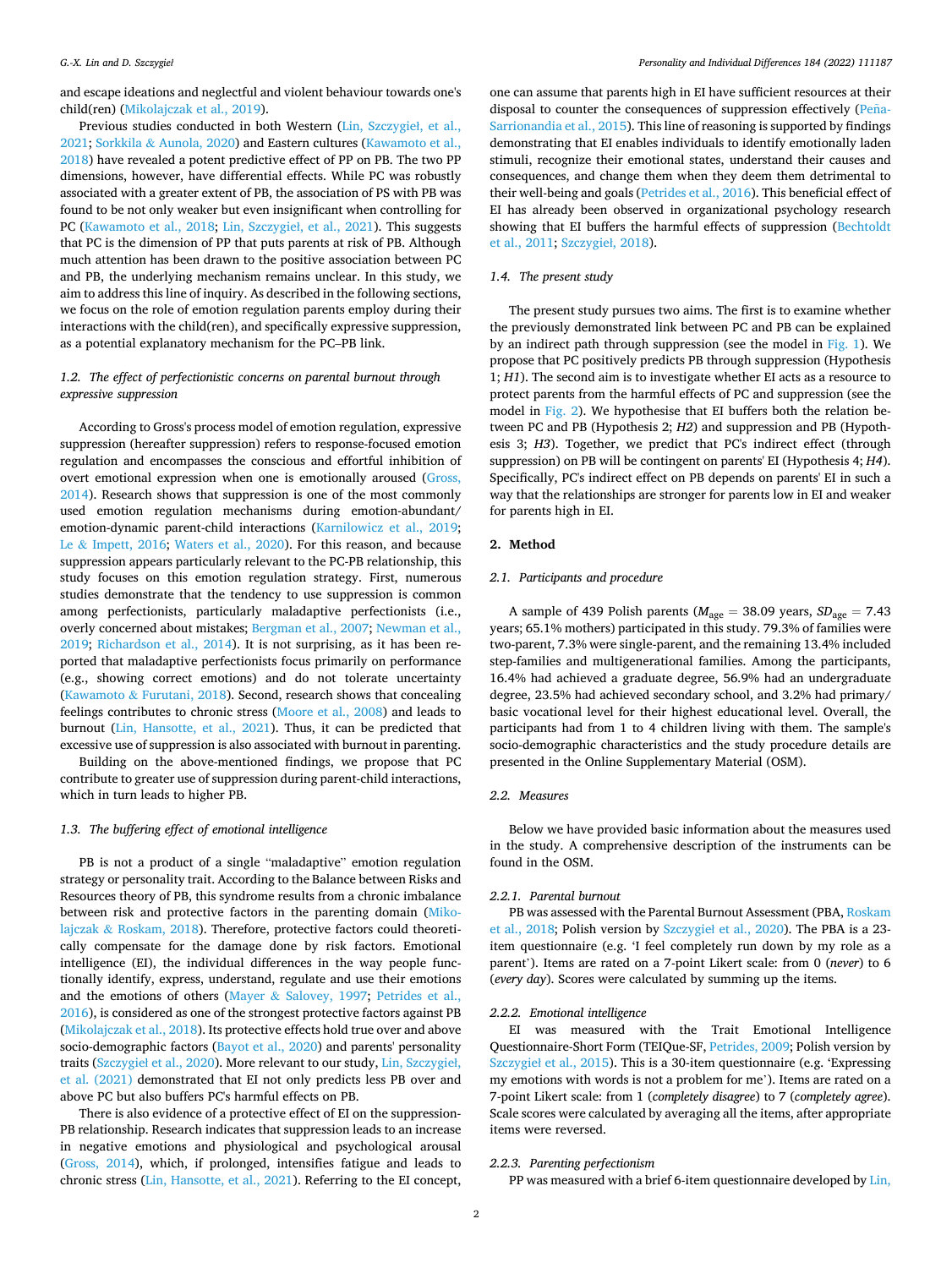<span id="page-2-0"></span>

*Personality and Individual Differences 184 (2022) 111187*

**Fig. 1.** The framework and the results for the model encompassing the indirect path from perfectionistic concerns to parental burnout through expressive suppression.

Note. Calculated from Regression Model B, path a denotes the effect of perfectionistic concerns (i.e. the predictor) on expressive suppression (i.e., the mediator). Calculated from Regression Model C, path b represents the effect of expressive suppression on parental burnout (i.e. the outcome) when perfectionistic concerns are controlled, and path c′ repre-

sents the effect of perfectionistic concerns on parental burnout when expressive suppression is controlled. The summary of regression coefficients for the concerned paths figured in the parentheses.  $β = standardized regression coefficient.$ <sup>\*\*</sup>*p*  $\leq .01$ . \*\*\**p*  $\leq .001$ .



**Fig. 2.** The framework and the results for the model encompassing emotional intelligence as moderator and the indirect path from perfectionistic concerns to parental burnout through expressive suppression.

Note. Calculated from Regression Model B, path a denotes the effect of perfectionistic concerns (i.e. the predictor) on expressive suppression (i.e. the mediator). Calculated from Regression Model D, Path b represents the effect of expressive suppression on parental burnout (i.e. the outcome) when perfectionistic concerns are controlled, path c' represents the effect of perfectionistic concerns on parental burnout when expressive suppression is controlled, interaction d is the regression coefficient of interaction term of emotional intelligence and expressive suppression, and interaction e is the regression coefficient of interaction term of emotional intelligence and perfectionistic concerns. The summary of regression coefficients for the concerned paths figured in the parentheses.  $\beta$  = standardized regression coefficient. \*\**p* ≤ .01. \*\*\**p* ≤ .001.

Szczygieł[, et al. \(2021\)](#page-5-0). This questionnaire consists of two subscales: perfectionistic concerns (3 items; e.g. 'As a parent, if I failed in part, it's as bad as if I failed completely') and perfectionistic strivings (3 items; e. g. 'I aim to be a perfect parent'). Items are rated on a 5-point scale from 1 (*does not match me at all*) to 5 (*matches me perfectly*). Scale scores were calculated by averaging the responses to the items associated with each perfectionism dimension.

#### *2.2.4. Suppression*

Suppression was assessed using a 5-item questionnaire developed based on a pilot study. The pilot study involved 34 mothers and 29 fathers, who were asked to list freely five emotions that parents should not express in the presence of their children. After the exclusion of synonymous terms, the final list of emotions includes rage, irritation, nervousness, anger and impatience. These emotions were extracted to constitute the Parental Emotional Suppression Scale, which assesses the extent to which parents suppressed each emotion when interacting with their child(ren) in the past 3–4 weeks (e.g. 'Over the past 3–4 weeks, how often have you refrained from expressing rage while interacting with your child(ren)'). Items are rated on a 7-point Likert scale from 0 (*never*) to 6 (*always*). Scale scores were calculated by averaging the items.

#### *2.3. Analysis strategy*

The analyses were conducted with IBM SPSS 25.0 and PROCESS macro 3.5 ([Hayes, 2018](#page-5-0)). First, we tested the indirect effect of PC on PB via suppression (*H1*) by PROCESS macro (Model 4 indexed in [Hayes](#page-5-0)  [\(2018\);](#page-5-0) see Fig. 1). To calculate the indirect effect, one should analyse a model in which both PC (path  $c'$  in Fig. 1) and suppression were regressed (path b in Fig. 1) on PB, and a model in which PC was regressed on suppression (path a in Fig. 1). We used the product-ofcoefficients with the bootstrapping method (producing 95% biascorrected confidence intervals) to test the significance of the indirect effects from 5000 resamples of the data.

Second, we inspected the model encompassing the moderation effects of EI on the effects of PC (*H2*) and suppression (*H3*) on PB, as well as the conditional indirect effect (via suppression) of PC on PB depending on the EI levels (*H4*) by PROCESS macro (Model 15 as indexed by [Hayes \(2018\);](#page-5-0) see Fig. 2). To calculate such effects, in addition to the model in which PC was regressed on suppression (path a in Fig. 2), a model in which PC (path  $c'$  in Fig. 2), suppression (path b in Fig. 2), EI, and the interaction terms (of both PC and EI and suppression and EI; interaction terms d & e in Fig. 2) were all regressed on PB should be further analysed. Throughout all analyses, following [Hill et al.'s](#page-5-0)  [\(2010\)](#page-5-0) suggestion, we also set PS as a covariate to test PC's unique effect to control the effect of the overlap between the two perfectionism dimensions. When inspecting the moderation effects, in order to avoid multi-collinearity, all variables that define products were meancentered before creating interaction terms.

#### **3. Results**

### *3.1. Preliminary analyses*

[Table 1](#page-3-0) shows descriptive statistics, Cronbach's alpha and correlations between study variables. Both dimensions of PP and suppression were positively related to PB. EI was negatively related to PB, PP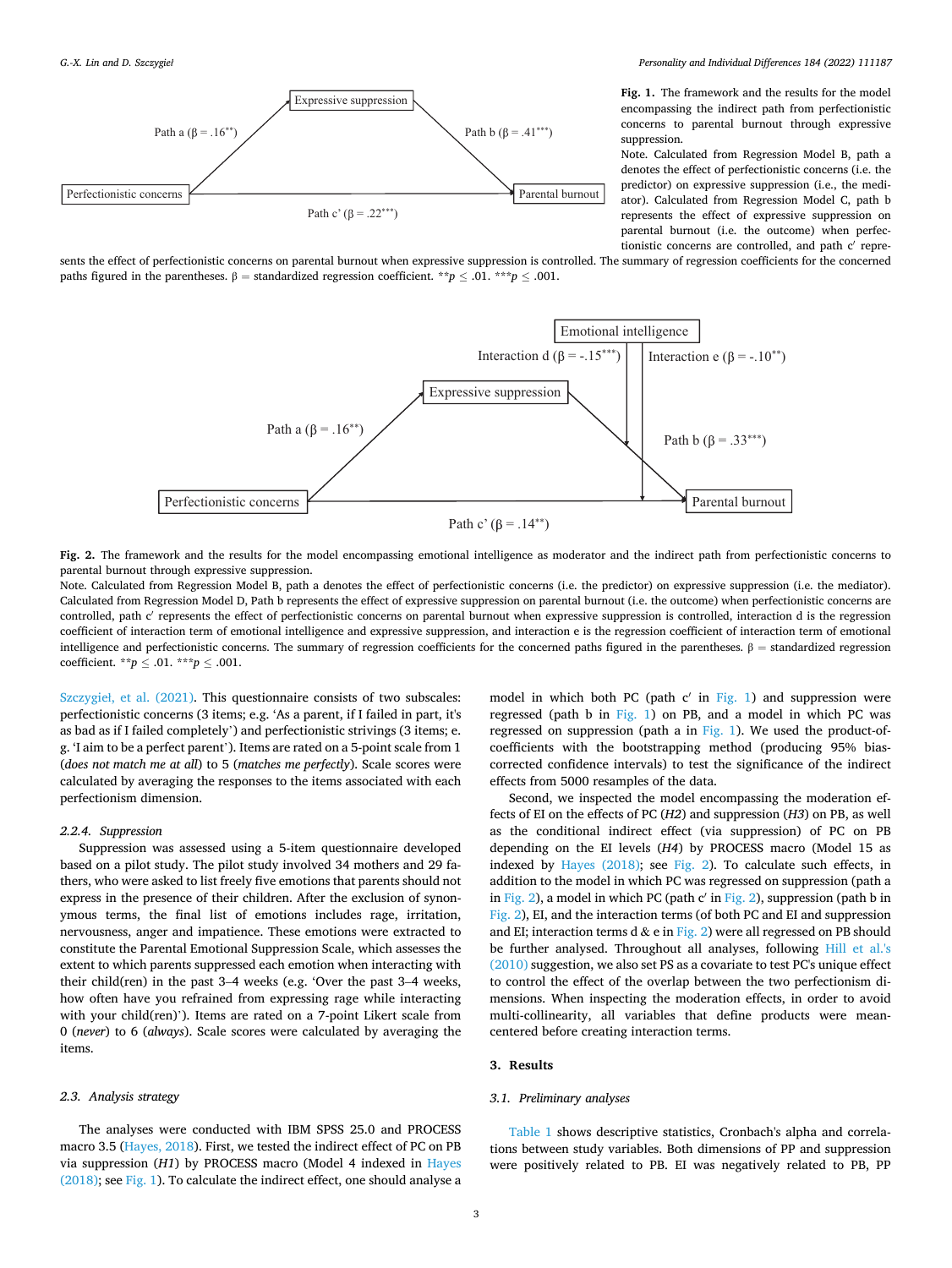<span id="page-3-0"></span>**Table 1** 

Descriptive statistics, Cronbach's  $\alpha$ , and correlation among study variables.

|                      | Variables                 | M     | <b>SD</b> |      |           |           |           |          |
|----------------------|---------------------------|-------|-----------|------|-----------|-----------|-----------|----------|
|                      | Perfectionistic concerns  | 2.59  | 0.94      | 0.71 |           |           |           |          |
|                      | Perfectionistic strivings | 3.05  | 0.99      | 0.81 | $0.53**$  |           |           |          |
| $\sim$               | Emotional intelligence    | 4.94  | 0.50      | 0.88 | $-0.25**$ | $-0.15**$ |           |          |
|                      | Expressive suppression    | 2.98  | 1.18      | 0.85 | $0.18**$  | $0.14**$  | $-0.20**$ |          |
|                      | Parental burnout          | 28.34 | 26.66     | 0.97 | $0.32**$  | $0.23**$  | $-0.42**$ | $0.46**$ |
| <b>State Control</b> |                           |       |           |      |           |           |           |          |

 $p < .01$ .

dimensions and suppression. Moreover, when controlling the effect of PC on PB, the relation between PS and PB disappeared, whereas the relation between PC and PB remained significant when controlling the effect of PS (see Regression Model A in Table 2). These results allow sole focus on the effect of PC in the following analyses.

## *3.2. Testing the path from perfectionistic concerns via suppression to parental burnout*

Regression analysis revealed that PC positively predicted suppression (see Regression Model B in Table 2), which in turn positively predicted PB; nevertheless, the residual direct effect of PC remains significant (see Regression Model C in Table 2). The product-ofcoefficients with the bootstrapping method further revealed a significant positive indirect effect of PC on PB through suppression ( $\beta = 0.06, b$  $= 1.81$ , bootstrapped *SE*  $= 0.74$ , bootstrapped 95% CI of  $b = [0.42,$ 3.38]), thereby confirming *H1* and supporting the model presented in [Fig. 1.](#page-2-0)

## *3.3. Testing the moderating role of emotional intelligence in the perfectionistic concerns-parental burnout relationship*

The interaction terms of PC and EI, as well as suppression and EI, both significantly predicted PB (see Regression Model D in Table 2). Simple slope tests revealed that the positive predictive effects of PC on

#### **Table 2**

The summary of multiple regressions.

PB decreased to insignificant, as EI increased from low ( $\beta = 0.25$ ,  $b =$ 6.99,  $SE = 1.52$ , 95% CI of  $b = [3.99, 9.98]$ ) to high ( $\beta = 0.04$ ,  $b = 1.13$ , *SE* = 1.65, 95% CI of *b* = [−2.11, 4.36]) (see [Fig. 3a](#page-4-0) for interaction plot). Moreover, the positive predictive effects of suppression on PB decreased as EI increased from low ( $β = 0.48$ ,  $b = 10.78$ ,  $SE = 1.07$ , 95% CI of  $b =$ [8.66, 12.89]) to high ( $β = 0.18$ ,  $b = 4.08$ ,  $SE = 1.24$ , 95% CI of  $b =$ [1.64, 6.51]), although they remained significant (see [Fig. 3](#page-4-0)b for interaction plot). These results supported our *H2*–*3*.

The index of moderated mediation did not pass through zero (index of moderated mediation = − 1.29 with bootstrapped *SE* = 0.70 and 95%  $CI = [-2.92, -0.21]$ , which indicates that, in line with  $H4$ , the indirect effect of PC on PB through suppression was significantly different among participants with low and high EI. In particular, the conditional indirect effect of PC on PB via suppression decreased as EI increased from low (β  $b = 0.07$ ,  $b = 2.08$ , bootstrapped *SE* = 0.84, 95% bootstrapped CI of  $b =$ [0.53, 3.81]) to high ( $β = 0.03$ ,  $b = 0.79$ , bootstrapped *SE* = 0.44, 95% bootstrapped CI of  $b = [0.06, 1.74]$ , although it remained significant. The significant conditional indirect effect supported our *H4*.

These results supported *H2*–*4* and, thus, our model presented in [Fig. 2.](#page-2-0)

#### **4. Discussion**

The increasing demands placed on today's parents put them under considerable and unprecedented pressure (Curran & [Hill, 2019\)](#page-5-0). By

| Variables                                                                   | β       | b        | SE   | t       | $\boldsymbol{p}$ | 95% CI of b |         |
|-----------------------------------------------------------------------------|---------|----------|------|---------|------------------|-------------|---------|
|                                                                             |         |          |      |         |                  | LL          | UL      |
| Regression Model A<br>Outcome: Parental burnout                             |         |          |      |         |                  |             |         |
| Perfectionistic concerns                                                    | 0.28    | 7.39     | 1.50 | 5.29    | 0.000            | 4.98        | 10.88   |
| Perfectionistic strivings                                                   | 0.08    | 2.26     | 1.43 | 1.58    | 0.115            | $-0.55$     | 5.07    |
| $F(2, 436) = 27.21***$ ; $R^2 = 0.11$ ; adjusted $R^2 = 0.11$               |         |          |      |         |                  |             |         |
| Regression Model B<br>Outcome: Expressive suppression                       |         |          |      |         |                  |             |         |
| Perfectionistic concerns                                                    | 0.16    | 0.19     | 0.07 | 2.80    | 0.005            | 0.06        | 0.33    |
| Perfectionistic strivings                                                   | 0.06    | 0.07     | 0.07 | 1.02    | 0.307            | $-0.06$     | 0.20    |
| $F(2, 436) = 8.27***; R^2 = 0.04;$ adjusted $R^2 = 0.03$                    |         |          |      |         |                  |             |         |
| Regression Model C<br>Outcome: Parental burnout                             |         |          |      |         |                  |             |         |
| Perfectionistic concerns                                                    | 0.22    | 6.12     | 1.37 | 4.47    | 0.000            | 3.43        | 8.81    |
| Expressive suppression                                                      | 0.41    | 9.36     | 0.94 | 9.95    | 0.000            | 7.51        | 11.21   |
| Perfectionistic strivings                                                   | 0.06    | 1.63     | 1.29 | 1.26    | 0.209            | $-0.92$     | 4.17    |
| $F(3, 435) = 55.19***; R^2 = 0.28;$ adjusted $R^2 = 0.27$                   |         |          |      |         |                  |             |         |
| Regression Model D                                                          |         |          |      |         |                  |             |         |
| Outcome: Parental burnout                                                   |         |          |      |         |                  |             |         |
| Perfectionistic concerns                                                    | 0.14    | 4.06     | 1.26 | 3.21    | 0.001            | 1.57        | 6.54    |
| Expressive suppression                                                      | 0.33    | 7.43     | 0.87 | 8.50    | 0.000            | 5.71        | 9.14    |
| Emotional intelligence                                                      | $-0.24$ | $-12.77$ | 2.12 | $-6.10$ | 0.000            | $-16.94$    | $-8.59$ |
| Perfectionistic concerns $\times$ Emotional intelligence                    | $-0.10$ | $-5.85$  | 1.92 | 3.05    | 0.002            | $-9.62$     | $-2.08$ |
| Expressive suppression $\times$ Emotional intelligence                      | $-0.15$ | $-6.69$  | 1.52 | $-4.39$ | 0.000            | $-9.69$     | $-3.70$ |
| Perfectionistic strivings                                                   | 0.05    | 1.24     | 1.17 | 1.05    | 0.293            | $-1.07$     | 3.54    |
| F(6, 432) = 50.42***; R <sup>2</sup> = 0.41; adjusted R <sup>2</sup> = 0.40 |         |          |      |         |                  |             |         |

Note. β = standardized regression coefficient. *b* = unstandardized regression coefficient. CI = confidence interval. LL = lower limit. UL = upper limit.  $W = \text{exp}(p \cdot \text{sin} \cdot \text{cos} \cdot \text{cos} \cdot \text{cos} \cdot \text{cos} \cdot \text{cos} \cdot \text{cos} \cdot \text{cos} \$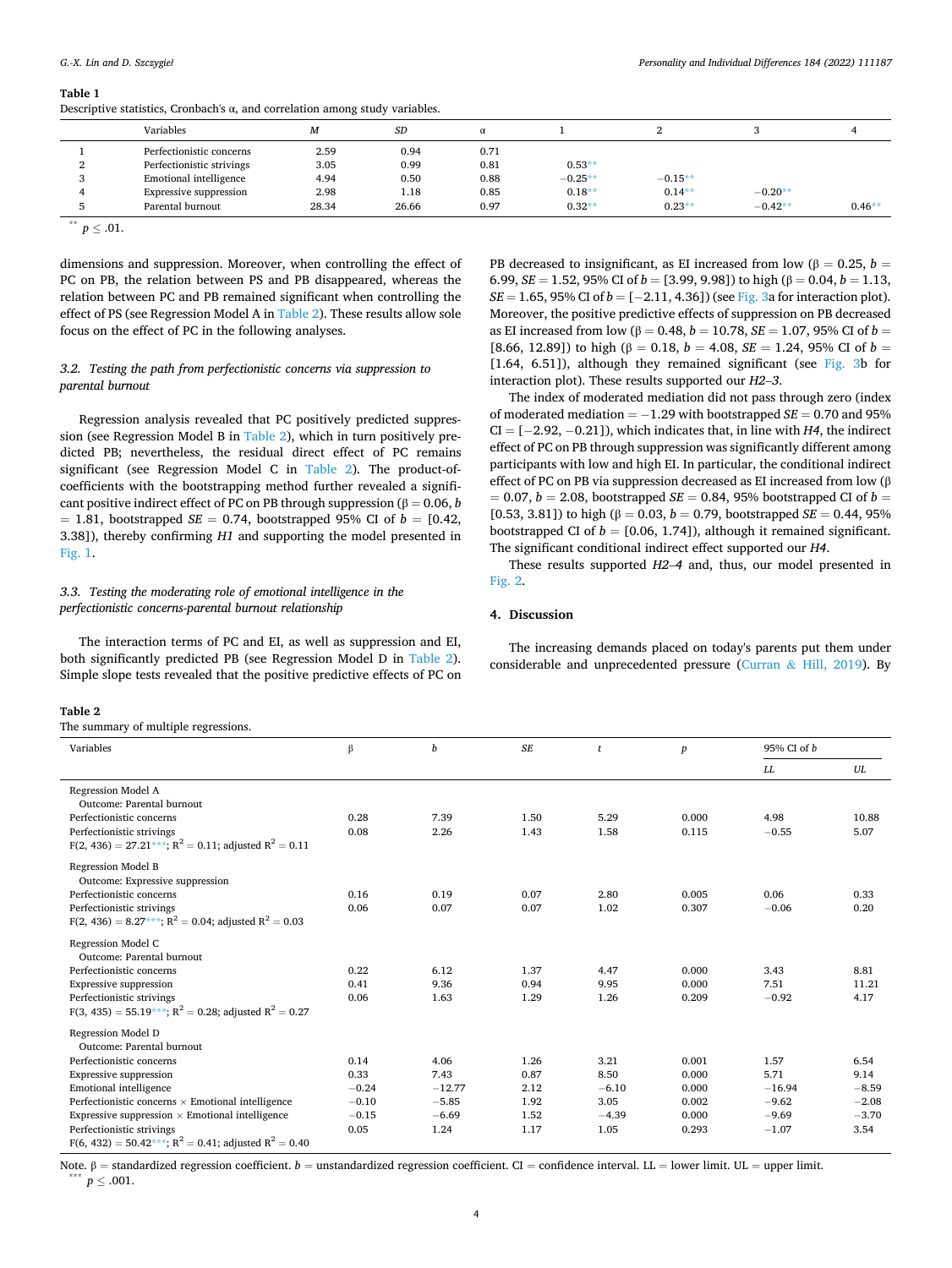<span id="page-4-0"></span>



**Fig. 3.** Interactional plots.

a. Interactions between emotional intelligence and perfectionistic concerns. b. Interactions between emotional intelligence and expressive suppression.

succumbing to a demanding parenting culture, parents set ever-higher expectations for themselves and strive to be perfect in their parenting role, often paying for these efforts with fatigue, stress and eventually exhaustion (see [Lin, Hansotte, et al., 2021\)](#page-5-0). A growing body of evidence demonstrates that PP, especially its PC dimension, is associated with PB ([Kawamoto et al., 2018; Lin, Szczygie](#page-5-0)ł, et al., 2021). The present study was designed to examine the underlying mechanism linking PC and PB.

As expected, positive correlations were observed between PB and both PP dimensions. Yet, the correlation between PS and PB became insignificant when controlling for the effect of PC, while the correlation between PC and PB remained significant when controlling for the effect of PS. Importantly, the results revealed that parents high on PC in the current sample used more suppression when interacting with their child (ren), which in turn is associated with PB. These results are consistent with those obtained by [Tran and Rimes \(2017\)](#page-5-0), who demonstrated that suppression mediates the relationship between maladaptive perfectionism and symptoms of depression.

The results of our study support the model in which EI buffers both the effects of PC and suppression on PB, as well as the indirect effect of PC on PB through suppression. These results corroborated [Lin, Szczygie](#page-5-0)ł, [et al.'s \(2021\)](#page-5-0) findings that overly self-critical parents who over-focus on their imperfections (high PC) but who are high in EI experienced fewer PB symptoms than parents low in EI. The present study went a step further by showing that, on the one hand, this protective effect held true over and above suppression, and, on the other hand, this protective

effect was partly due to an indirect effect via suppression. Parents high in PC are more likely to use suppression and hence are exposed to greater vulnerability to PB. Yet, this indirect effect of PC, especially the path from suppression to PB, was buffered by higher EI. These findings provide both practical implications and suggestions for future research directions.

Regarding practical concerns, there is no doubt that one best way to avoid the negative consequences of PP is to alert parents to the burdens of excessively high personal standards and overly critical selfevaluations [\(Winnicott, 1992\)](#page-5-0). As an alternative, our research suggests that avoiding/minimising the costs of high PC and suppression is possible when parents have sufficient personal resources at their disposal, namely EI (Lin, Szczygieł[, et al., 2021\)](#page-5-0). Therefore, psychological help should be targeted at improving emotional skills encompassed by EI, with particular emphasis on emotion regulation. Recent findings are optimistic in their indication that EI training targeting basic emotional competencies (identification, understanding, regulation, and use of emotions) is effective even within a relatively short time: four group training sessions of two and a half hours (see [Kotsou et al., 2019](#page-5-0)).

The limitations of the current study set out three directions for future research. First, our data relied solely on self-report instruments administered at the same time as a cross-sectional design. Therefore, statements of causal relationships should be put forward with caution until these results are replicated in a cross-lagged research design. Second, the current findings can only be interpreted within the independent/Western (Polish) cultural context. In fact, the effect of suppression may be moderated by one's cultural self-construal (Le  $&$  [Impett, 2013\)](#page-5-0). Unlike their independent counterparts, interdependent parents may experience suppression as a way to regulate emotions that feel authentic, enhance personal well-being and, thus, mitigate the risk to PB (Le  $&$  Impett, [2013\)](#page-5-0). Future research could replicate our findings in different cultural contexts to extend generalisability. Third, only one specific emotion regulation was investigated. As our results show, suppression only partially mediated the PC–PB relationship. It is, therefore, likely that other emotion regulation strategies may explain the remaining direct effect of PC on PB. Pursuing research on the effects of different emotion regulation strategies on the PC–PB relationship would certainly expand our understanding of the emotional experiences of perfectionist parents.

## **5. Conclusion**

The current study demonstrates the nature of the relationship between the PC dimension of PP and PB when emotion regulation and EI are considered. The findings support an integrated model in which EI buffered positive effects of both PC and suppression on PB, as well as the indirect effect of PC via suppression on PB.

### **CRediT authorship contribution statement**

Both authors (Gao-Xian Lin and Dorota Szczygieł) contributed equally to the paper; their names are in alphabetic order.

#### **Funding**

Gao-Xian Lin (G.-X.L.) was supported by a Coordinated Research Grant from the French Community of Belgium (ARC Grant n◦19/24- 100). This fund did not exert any influence or censorship of any kind on the present work.

#### **Availability of data and material**

The study reported in this article was not formally preregistered. However, the database of study variables and the supplementary material have been made available on a permanent third-party archive, Open Science Framework: [https://osf.io/env5m/?view\\_only](https://osf.io/env5m/?view_only=d0235ebf1c374fcbaf81110e38a286af)=d02 [35ebf1c374fcbaf81110e38a286af](https://osf.io/env5m/?view_only=d0235ebf1c374fcbaf81110e38a286af).